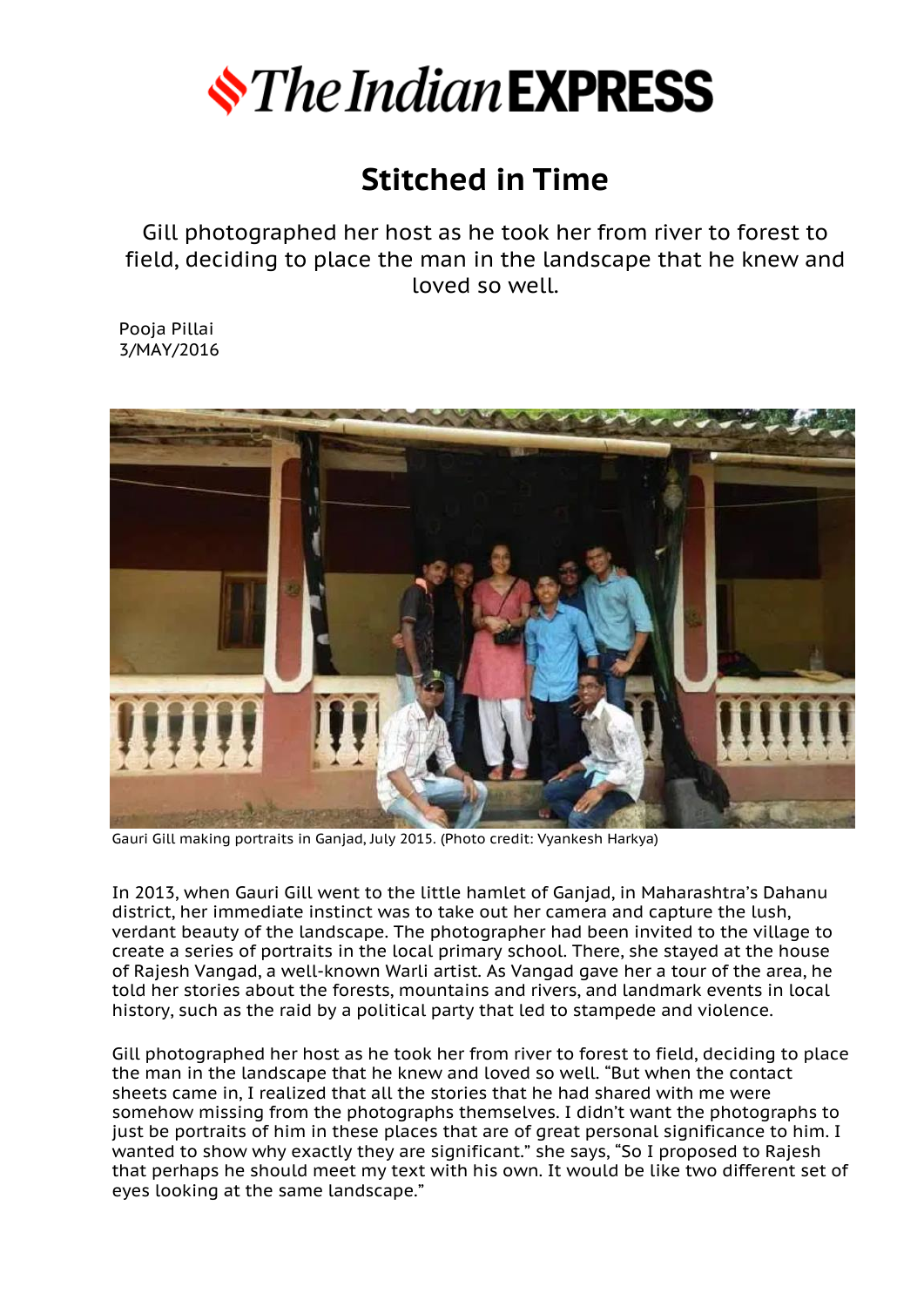The collaboration has resulted in an exquisite series of works, called Fields of Sight, that brings together the photographs made by Gill when she was in Ganjad, and the Warli art executed by Vangad when he went to stay with her in Delhi. Landscapes teem with the memories and lived experience, which would be absent from photographs, if not for the Warli artist's collaboration. So, in River while we see him standing at the edge of the water and looking in, we are at the same time also looking at life as it unfolds in and around it — women bending over nets, as a variety of fish swim about and insects hover and skim on the water's surface.

Gill says, "In the course of working, we developed a formal language together. For example, the works are black and white, because we wanted to meet each other on equal ground. In fact, Warli art is traditionally monochromatic, since it is made using rice paste on mud walls. In these works, Rajesh has used paint, and he has started thinking in tones." It was almost, she says, like two musicians playing different instruments but working on the same piece.



A Forest of Trees. From the series 'Fields of Sight', 2014/2016. (Photo credit: Gauri Gill and Rajesh Vangad)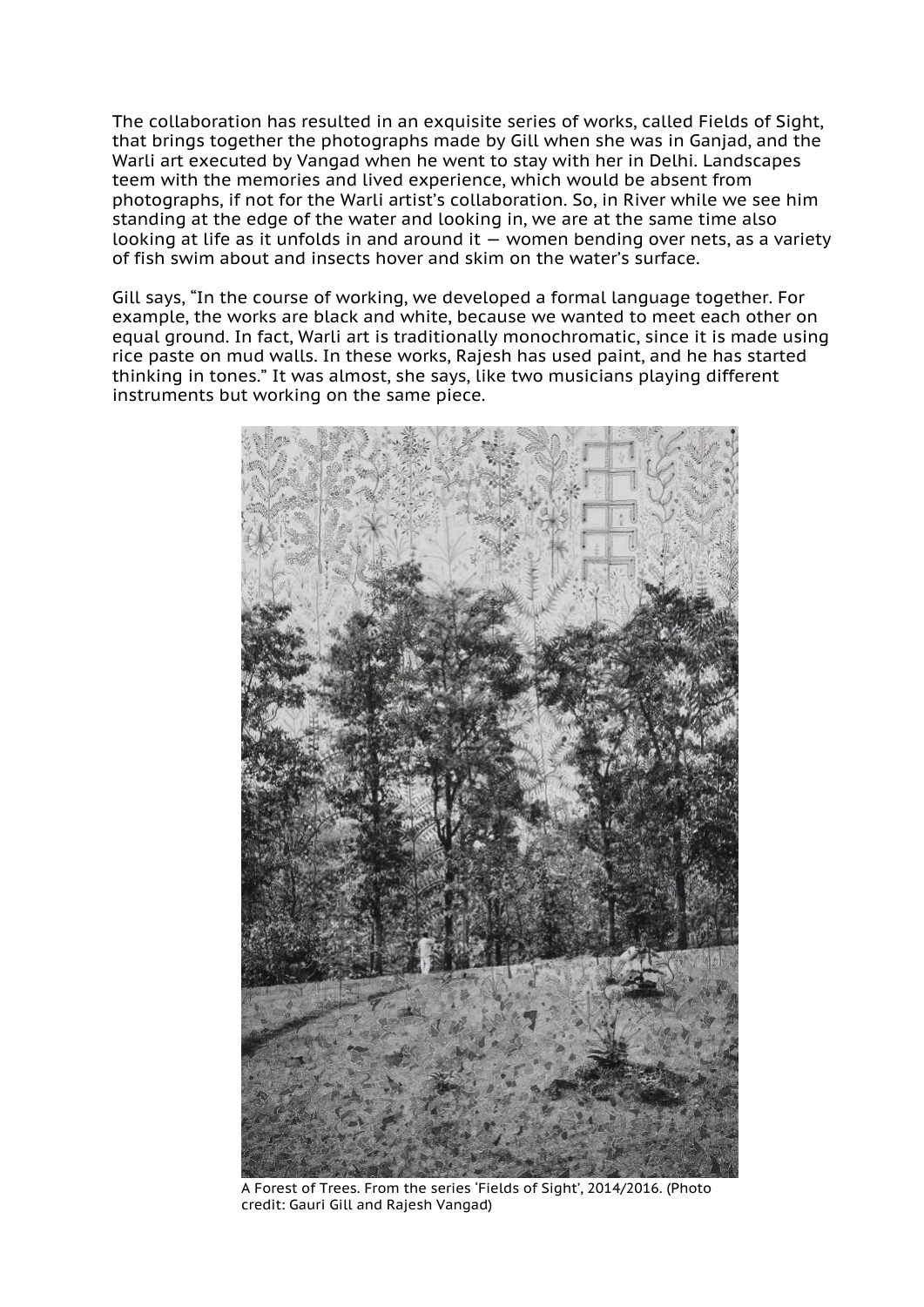At Gill's on-going solo show "The Mark on the Wall" at Galerie Mirchandani + Steinruecke, Mumbai, these works are displayed along with those in two other series. Places, Traces features previously unseen works from Notes from the Desert, the photographer's ongoing archive of images from Rajasthan, a place that she has been returning to since she first began photographing rural life there in 1999. The third series, The Mark on the Wall, also features photographs from Rajasthan, with Gill documenting the drawings made by children, teachers and local artists in government schools in western Rajasthan. These drawings were made as part of Leher Kaksha, a now-lapsed government scheme, which was designed to help children learn visually.



River. From the series 'Fields of Sight', 2014/2016 (Photo credit: Gauri Gill and Rajesh Vangad)

While each series is distinct in terms of subject matter, one can discern a few ideas that run through all three. One of these is the idea of the "mark making", be it in terms of the marks made by Vangad on Gill's work or those that children and teachers make on the walls of their classrooms, as they learn grammar, or about the human anatomy. There's ofcourse, also the idea of collaboration. In the other two series, where one can imagine Gill collaborating with people who have already done their bit and left the scene.